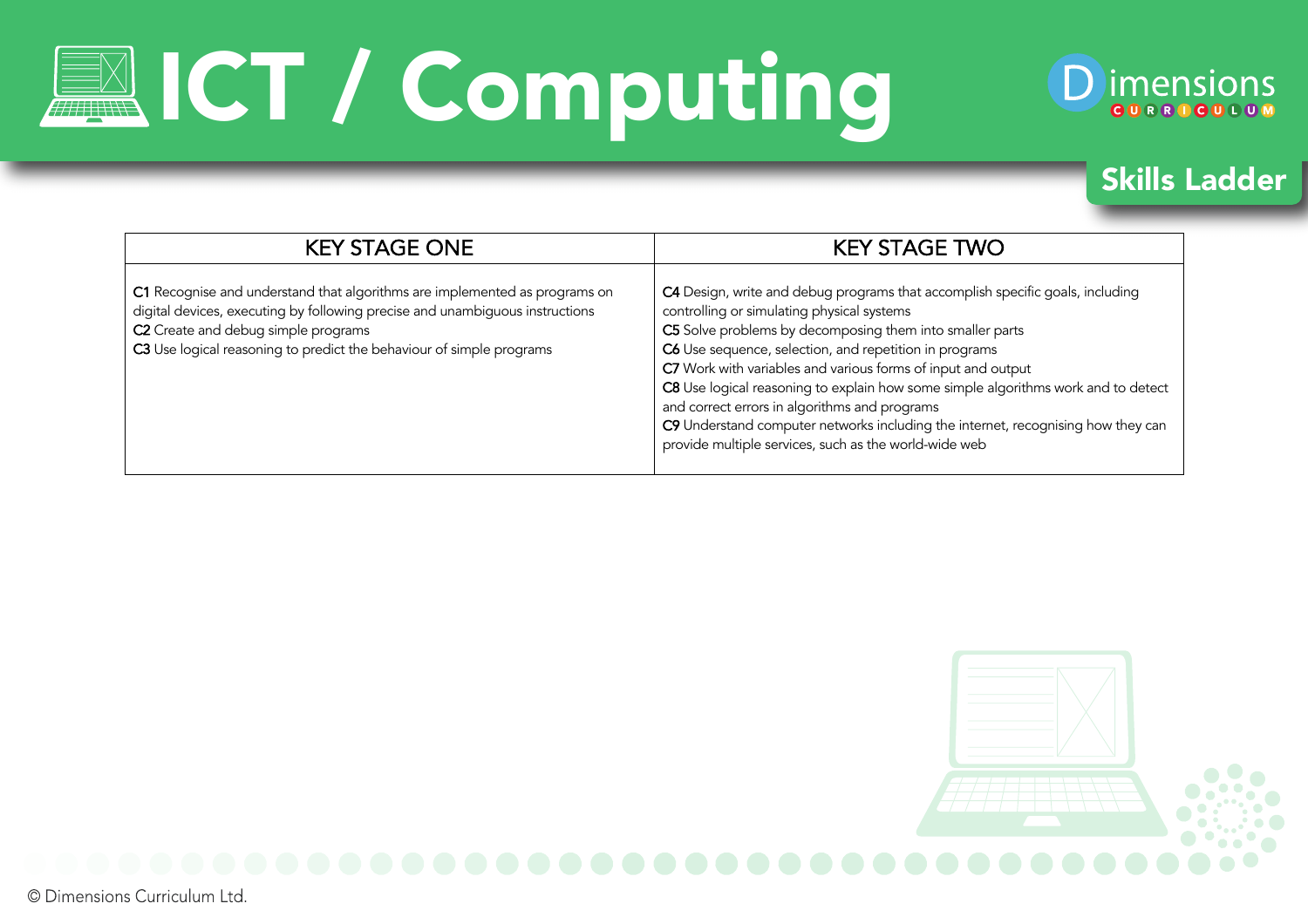# **EXT / Computing**



#### Skills Ladder

| YEAR ONE / TWO     |                                                                                                                                                                                                                                                                                                                                                                                                                                                                                                                                                                                                                                                                                                                                                                                                                              |  |
|--------------------|------------------------------------------------------------------------------------------------------------------------------------------------------------------------------------------------------------------------------------------------------------------------------------------------------------------------------------------------------------------------------------------------------------------------------------------------------------------------------------------------------------------------------------------------------------------------------------------------------------------------------------------------------------------------------------------------------------------------------------------------------------------------------------------------------------------------------|--|
| INVESTIGATION      | Ict1 Explore digital resources by using hyperlinks and simple menus<br>Ict2 Use the internet and other digital sources to find out about significant issues, events and people and explore real and imaginary locations                                                                                                                                                                                                                                                                                                                                                                                                                                                                                                                                                                                                      |  |
| <b>OBSERVATION</b> | Ict3 Collect, sort, record and represent information to inform investigations and designs<br><b>Ict4</b> Draw conclusions from data collected<br>Ict5 Identify common uses of information technology beyond school                                                                                                                                                                                                                                                                                                                                                                                                                                                                                                                                                                                                           |  |
| APPLICATION        | Ict6 Give instructions to make things happen using programmable devices<br>Ict7 Use technology purposefully to create, capture, organise, store, manipulate, retrieve and present digital content<br>Ict8 Try alternatives using a range of tools and techniques to alter text, images and sounds<br>Ict9 Combine written text with graphics, tables, sound and images and present work appropriately<br>Ict10 Use ICT to communicate with unknown audiences<br>Ict11 Use strategies to stay safe when using ICT and the internet<br>Ict12 Plan, discuss and review work developed using ICT in order to improve it<br>Ict13 Use technology safely and respectfully, keeping personal information private<br>Ict14 Identify when and where to go for help and support when they have concerns about material on the internet |  |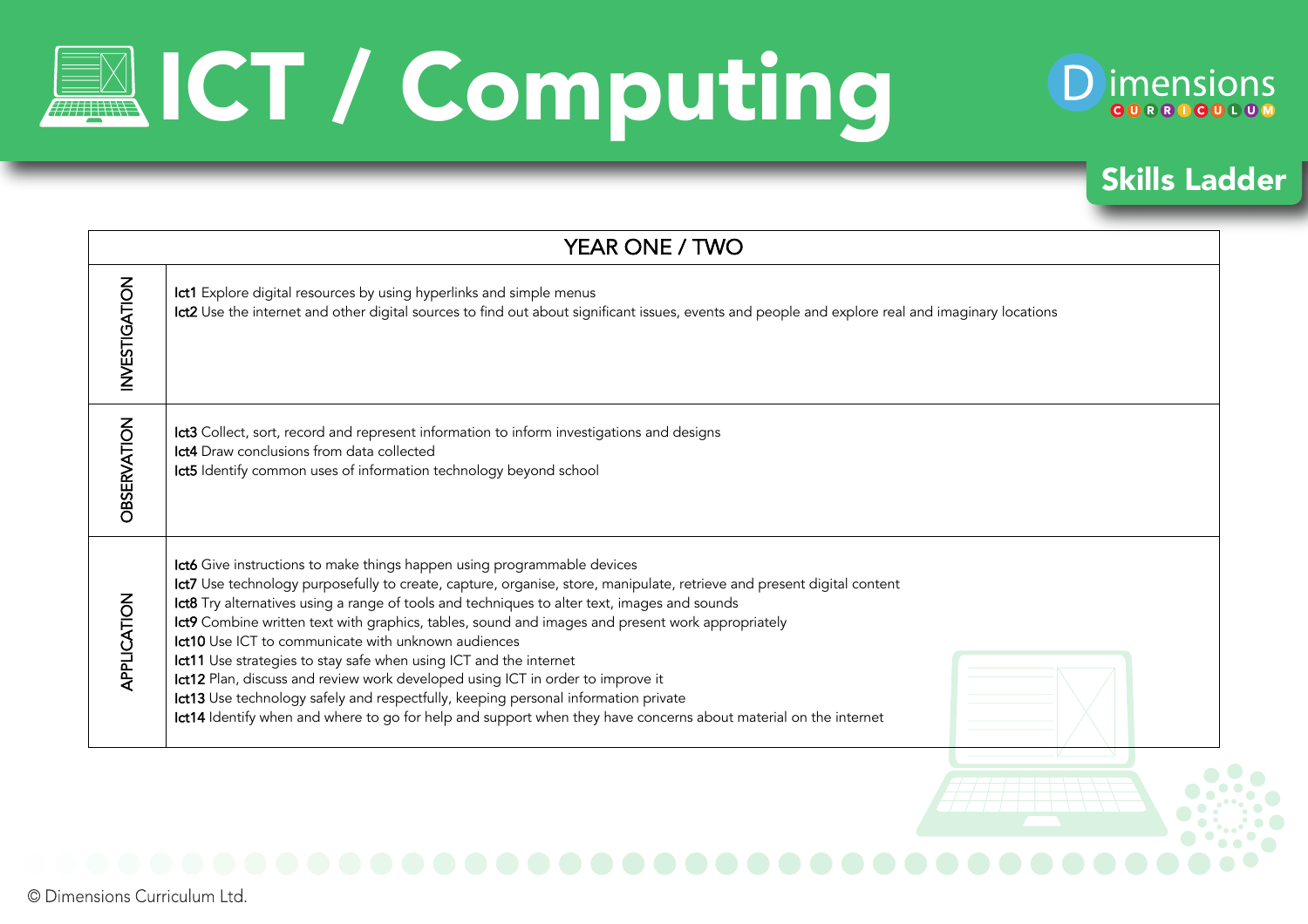# **EXT / Computing**



#### Skills Ladder

| INVESTIGATION<br>Ict15 Use ICT to explore a range of number patterns and models including changing values and asking "what if?" questions<br>Ict16 Use ICT to explore alternative ideas in order to refine and improve outcomes and performances<br>Ict17 Explore alternative approaches to develop and refine work<br>Ict18 Save and use stored information to follow lines of enquiry<br><b>OBSERVATION</b><br>Ict19 Identify how ICT can be used to collect and structure information, including the use of surveys, so that it can be searched and analysed<br>Ict20 Identify the opportunities computer networks offer for communication and collaboration<br>Ict21 Verify the accuracy and reliability of the information found, distinguishing between fact and opinion<br>Ict22 Use key words to search for and select appropriate information from the internet and other digital sources<br>Ict23 Capture, record and analyse data using sensors in order to support observations and investigations<br>Ict24 Refine sequences of instructions to control events or make things happen using ICT<br>Ict25 Use a variety of ICT tools to create, refine and present work in a variety of ways | YEAR THREE / FOUR                                                                   |  |  |
|--------------------------------------------------------------------------------------------------------------------------------------------------------------------------------------------------------------------------------------------------------------------------------------------------------------------------------------------------------------------------------------------------------------------------------------------------------------------------------------------------------------------------------------------------------------------------------------------------------------------------------------------------------------------------------------------------------------------------------------------------------------------------------------------------------------------------------------------------------------------------------------------------------------------------------------------------------------------------------------------------------------------------------------------------------------------------------------------------------------------------------------------------------------------------------------------------------|-------------------------------------------------------------------------------------|--|--|
|                                                                                                                                                                                                                                                                                                                                                                                                                                                                                                                                                                                                                                                                                                                                                                                                                                                                                                                                                                                                                                                                                                                                                                                                        |                                                                                     |  |  |
|                                                                                                                                                                                                                                                                                                                                                                                                                                                                                                                                                                                                                                                                                                                                                                                                                                                                                                                                                                                                                                                                                                                                                                                                        |                                                                                     |  |  |
| Ict27 Use ICT safely and appreciate the need to keep electronic data secure<br>Ict28 Use features of layout, presentation and organisation in print and on screen<br>Ict29 Use editing skills for visual effects                                                                                                                                                                                                                                                                                                                                                                                                                                                                                                                                                                                                                                                                                                                                                                                                                                                                                                                                                                                       | APPLICATION<br>Ict26 Use ICT to exchange ideas and collaborate with others remotely |  |  |